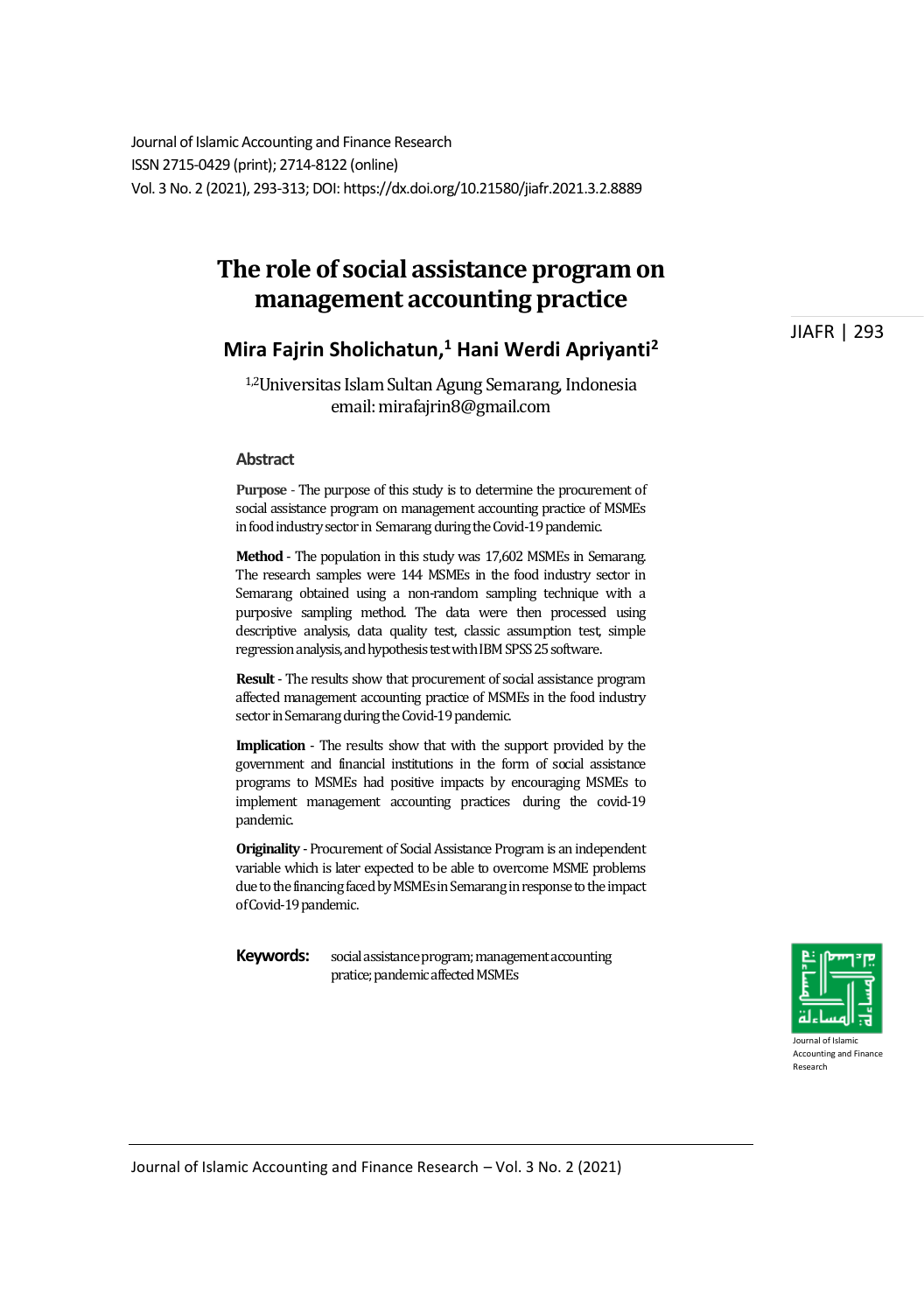### **Introduction**

JIAFR | 294

Micro, Small and Medium Enterprises are one of businesses to reduce the heavy burden faced by the national economy (Helmalia, 2018). Those can be considered as the backbone of national economy is because MSMEs are the most strategic businesses involving the livelihood of many people (Wicaksono & Nuvriasari, 2015). Until now, MSMEs are considered as an effective sector to improve economy.

The growth rate of MSMEs is quite fast, higher than the growth of largescale businesses. The number of MSMEs in Indonesia has recently reached 57 million MSMEs which are divided into 3: micro, small, and medium enterprises (Suindari & Juniariani, 2020). Economic growth can be seen from significant small business activities, both traditional and modern sectors through MSMEs. According to the Ministry of Cooperatives and Small and Medium Enterprises, per 2012, the number of MSMEs in Indonesia has reached 64,194,057 MSMEs. Furthermore, the number of MSMEs in Semarang, the capital city of Central Java province and one of the largest cities, has reached 17,602 MSMEs per September 2020 (Semarang Department of Cooperatives and MSMEs).

At the beginning of 2020, the outbreak of positive Covid-19 cases entered Indonesia. The Covid-19 outbreak has impacted all sectors in Indonesia, including MSMEs. A total of 17,602 MSMEs in Semarang are threatened with the significant income decrease when compared to their commonly obtained income and some even choose to temporarily close their businesses during the Covid-19 pandemic. On the other hand, MSME business actors must also continuously pay their loans, loan interests, and obligations, such as taxes. Thus, MSME business actors desperately need the government's social assistance program, to continuously grow and develop their business during the Covid-19 pandemic.

To deal with the impact of Covid-19 pandemic, the government has made various policies to provide economic stimulus to MSMEs, including Social Assistance Program Policy for MSMEs. The government has provided

Journal of Islamic Accounting and Finance Research – Vol. 3 No. 2 (2021)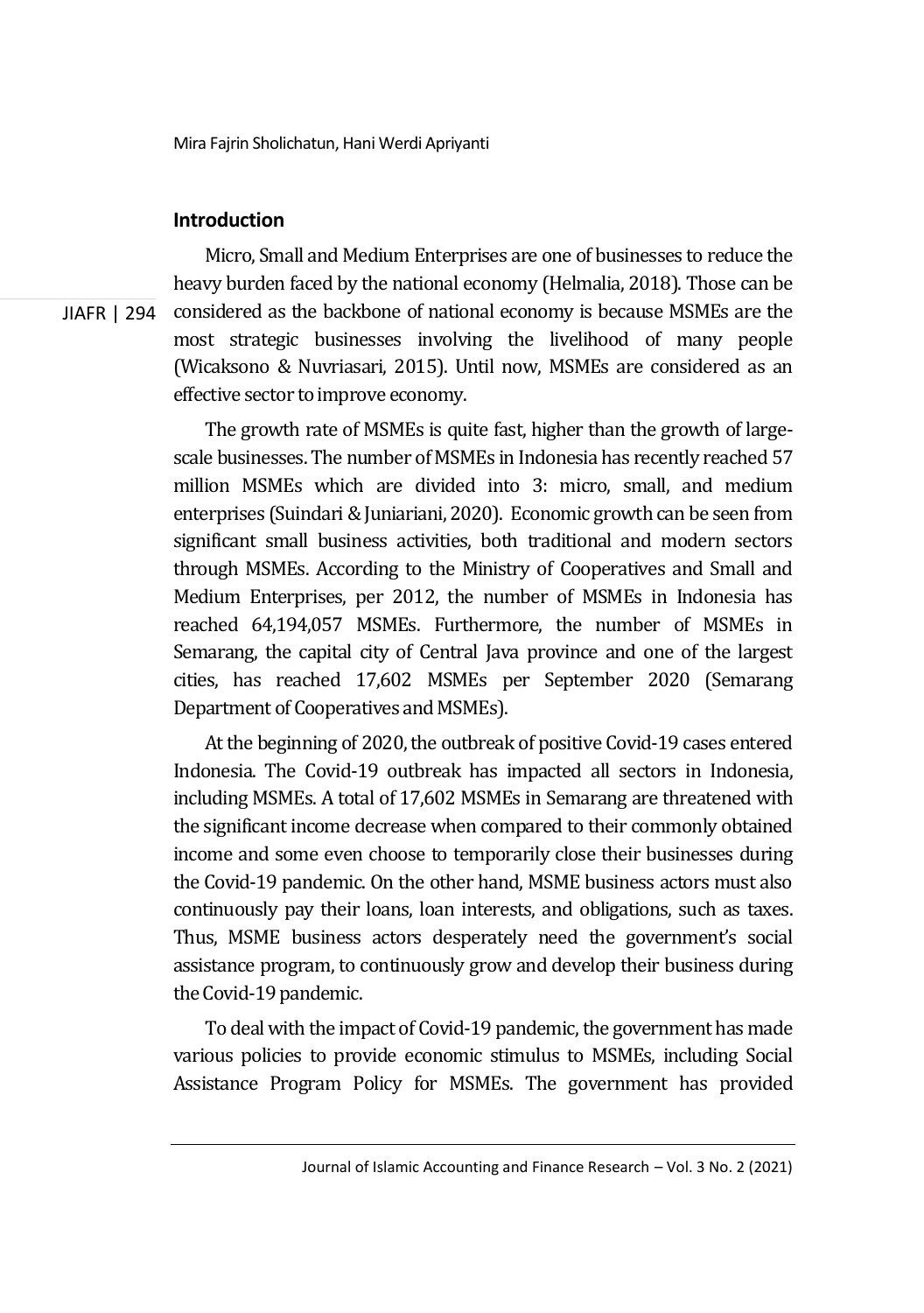assistance to MSMEs in the form of Social Assistance Program through two government agencies concerned with MSMEs, namely the Ministry of Cooperatives and Small & Medium Enterprises (known as *KemenkopUKM*) and Ministry of Industry (known as *Kemenperin*). These two ministries have developed various strategies to help MSMEs affected by the Covid-19 pandemic, including free from loan payments, tax breaks for 6 months, and cash transfers for micro-scale businesses (Rahma, 2020).

Semarang is a city with a fairly high number of MSMEs in Indonesia performing an innovative business capital assistance program with a fairly light credit assistance of 3% per year or 0.25% per month. The social assistance program has existed since 2017 known as "*Program Kredit Wirausaha Bangkit Jadi Jawara" (Wibawa)*. The presence of this program helped MSMEs in Semarang develop through a business capital credit system with a relatively light interest rate and eventually improve the welfare of MSME community through these business capital loans.

To manage social assistance from the Government, MSMEs need to implement management accounting practices. For MSMEs, management accounting practices are needed to manage and develop MSMEs during the Covid-9 pandemic by considering various financial and non-financial information to help MSMEs improve their business in the midst of Covid-19 pandemic. MSME actors must be able to manage, allocate, and utilize financial resources without causing negative impacts. In this case, management accounting practice is appointed to provide a financial information for management purposes related to information for management to make a final decision. The more information obtained to assist MSMEs in making their final decisions, the better their quality (Herliansyah, 2018). With this social assistance, MSMEs will pay more attention and careful in managing their finances, as encouraged to practice the management accounting assisted by the government. MSMEs will be encouraged to well manage finances and perform financial management as material for decision making assisted by the government optimally used by MSMEs. Thus, MSMEs are able to increase competitiveness during the COVID-19 pandemic, improve MSME

Journal of Islamic Accounting and Finance Research – Vol. 3 No. 2 (2021)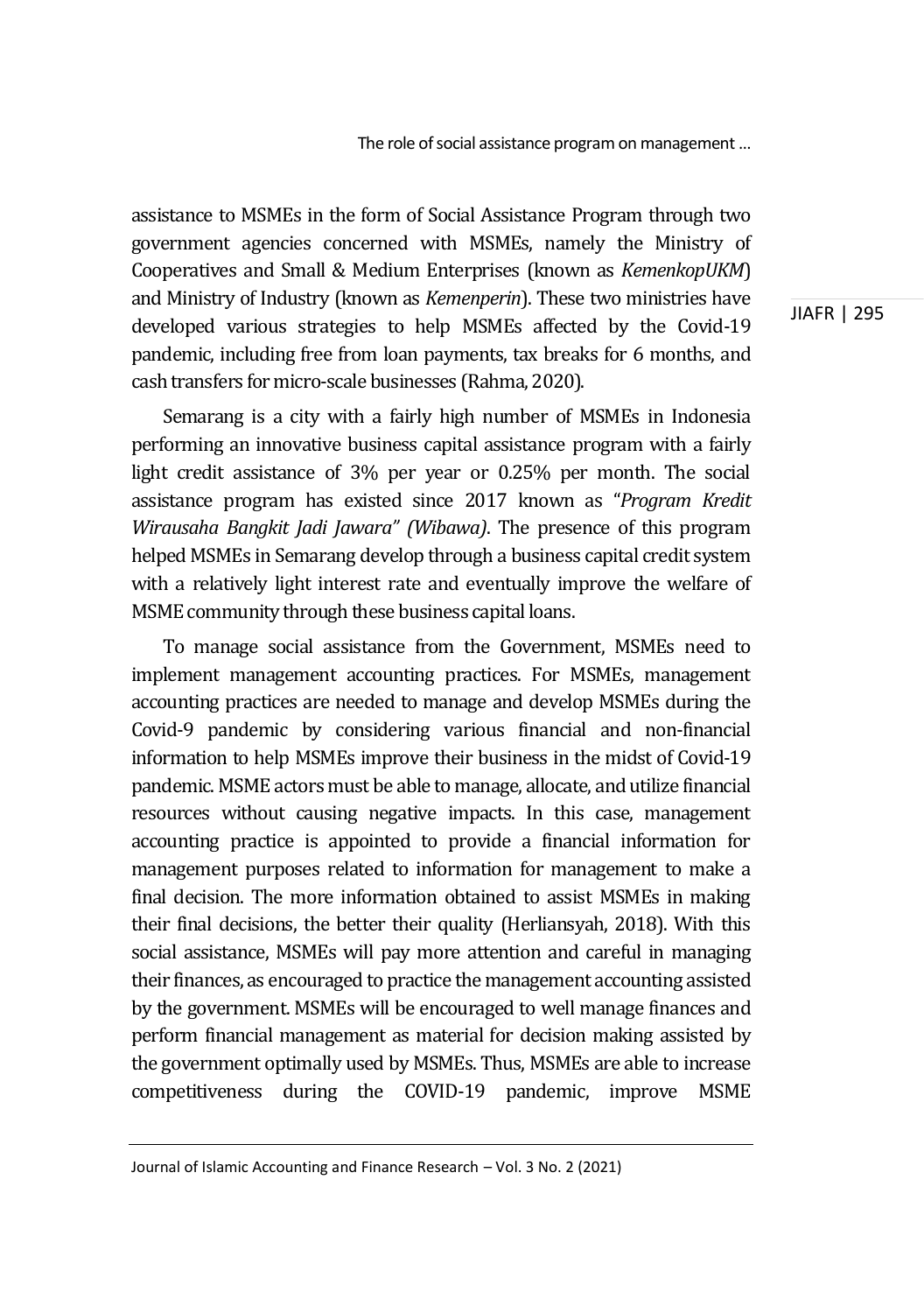performance and be able to restore and develop MSMEs during the Covid-19 pandemic by implementing the management accounting practices. Based on the above background, the research problem is formulated "Does social assistance program affect management accounting practice in food industry sector during the Covid-19 pandemic?"

# **Literature Review**

JIAFR | 296

# **Policy Implementation Theory**

In this study, policy implementation theory was used to explain the relationship between Semarang Government policies in accelerating the handling the Covid-19 impact on MSMEs in Semarang. Thus, MSMEs can pay more attention and careful in managing their finances since obliged to provide reports on funds obtained from Semarang Government. MSMEs are encouraged to well manage finances and perform financial planning as material for making decisions on funds obtained from Semarang Government to be optimally used. Thus, social assistance program for MSMEs possibly increased MSME competitiveness, improved MSME performance, as well as restored and developed MSMEs during the Covid-19 pandemic. Thus, management accounting practices are needed to manage and develop MSMEs during the Covid-19 pandemic by considering various financial information and non-financial information to assist MSMEs in improving their business in the midst of Covid-19 pandemic with the provision of social assistance programs from Semarang Government for SMEs affected by the COVID-19 pandemic.

### **Contingency Theory**

 The reason why the researcher used the contingency theory is because MSMEs are encouraged to develop good and appropriate management accounting practices. The development of management accounting practice is made to develop business and improve MSME financial management encouraged by the social assistance programs provided by the government. The social assistance program can urge MSMEs by requiring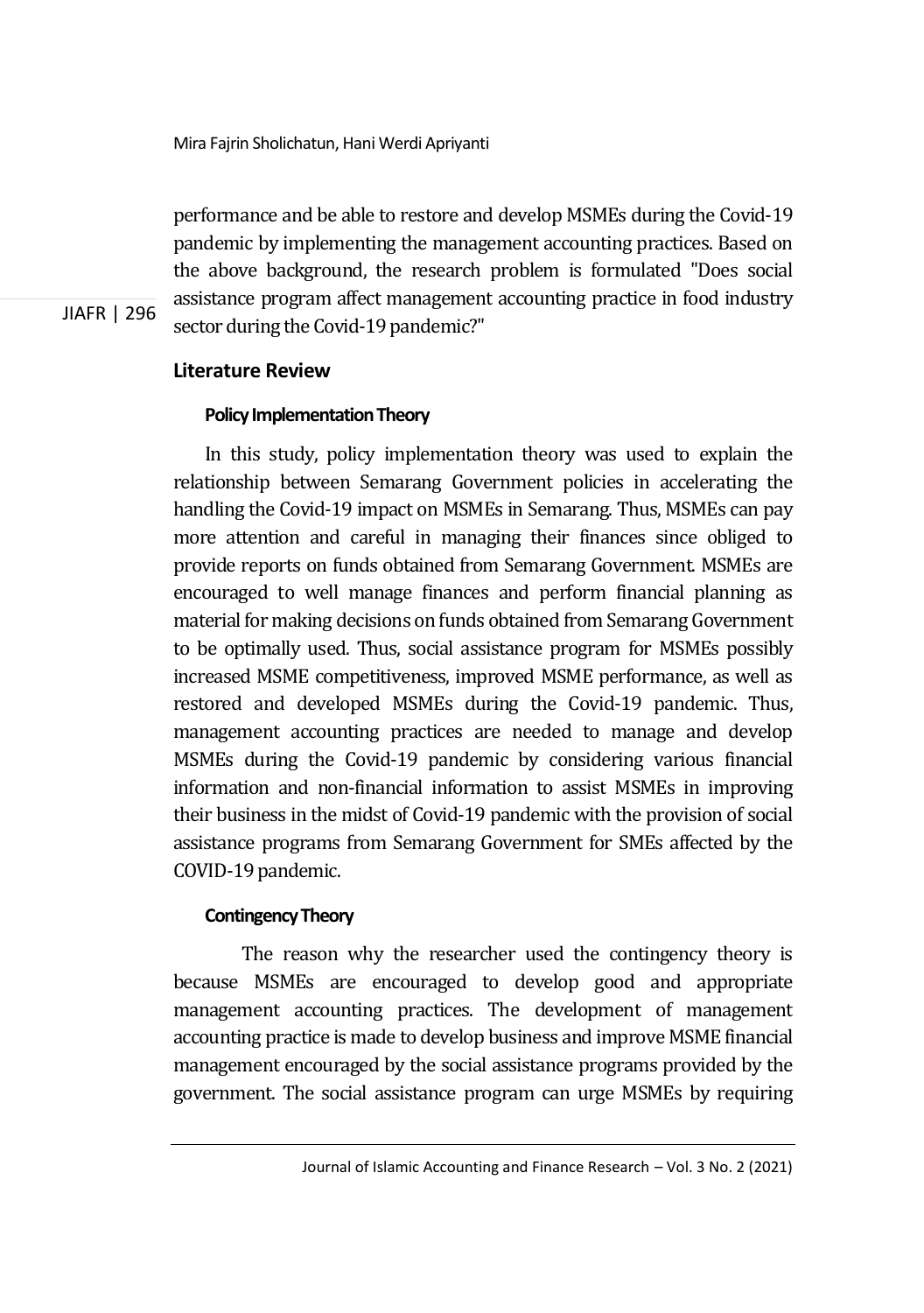financial management as a form of responsibility for social assistance funds. With the pressure and conditions triggering the MSMEs to develop business and compete with others by implementing the management accounting practices.

JIAFR | 297

# **Hypothesis Development**

In this pandemic situation, a fast mechanism is needed. Thus, social assistance for MSMEs as one sector affected by the Covid-19 pandemic. Salle (2019) explained that a "policy in social assistance program introduces many new, innovative, and large-scale approaches". Policies in social assistance program are used to explain the relationship between those issued by Semarang Government in accelerating the handling of Covid-19 impact on an MSMEs in Semarang. Thus, Semarang Government hopes that social assistance provided for MSMEs affected by Covid-19 pandemic can well improve their business and utilize the social assistance in accordance with their business needs. To survive and remain sustainable, MSME needs to use financial information as well as non-financial information. Reid and Smith (2002) in Azudin & Mansor (2018) stated that "companies can gain access to financial and non-financial information to help improve the operating activities through Management Accounting Practice. This is very important because financial and non-financial information is needed to access its business operating system through the use of management accounting practices". That way, MSMEs can improve their business managerial functions.



**Figure 1. Research Framework**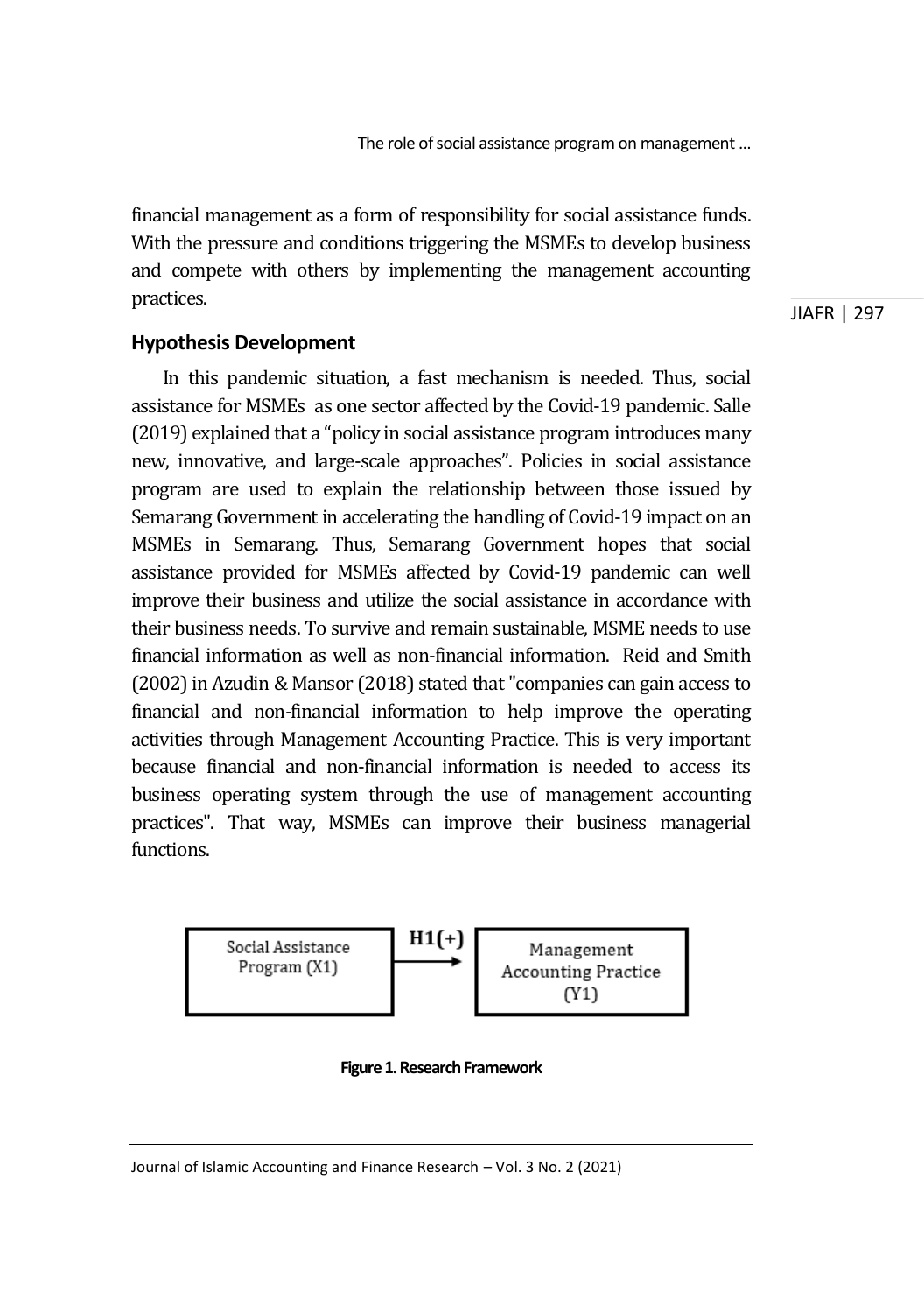It can be said that the implementation of policies from Semarang Government in handling the impact of Covid-19 will impact MSMEs encouraged to make decisions. The decision-making is to develop good management accounting practices in MSMEs. In this case, the contingency of the procurement of social assistance programs due to the impact of Covid-19 expecting that MSMEs will be able to develop the management accounting practices to develop businesses and improve MSME financial management encouraged by the social assistance program provided by Semarang Government.

Nanda (2010) in Prihastiwi & Sholihin (2018) explained that the use of management accounting practices can help SMEs in managing their resources to increase the value given to customers and owners/managers. In this case, the use of management accounting practice is very helpful in managing the company, including in terms of planning and budgeting for decision making. Therefore, with the provision of social assistance programs, MSMEs can properly use and utilize management accounting practices. Based on this description, it can be concluded that social assistance program positively affects management accounting practice. Thus, the first hypothesis of this study is formulated as follows:

# *H1: Social assistance programpositively affectsmanagement accounting practice*

# **Research Methods**

This research used quantitative research with explanatory research approach. The population in this study was all MSME actors in Semarang. The samples were collected using a non-random sampling technique with a purposive sampling method. The minimum sample size in this study was determined using Slovin formula. Thus, 144 SMEs were obtained based on the following criteria: 1) MSMEs operating for at least 3 years. 2) MSMEs still producing in the midst of Covid-19 pandemic. The data were collected through distribution of questionnaires. The questionnaires were distributed through online using google form link sent through *WhatsApp*. This study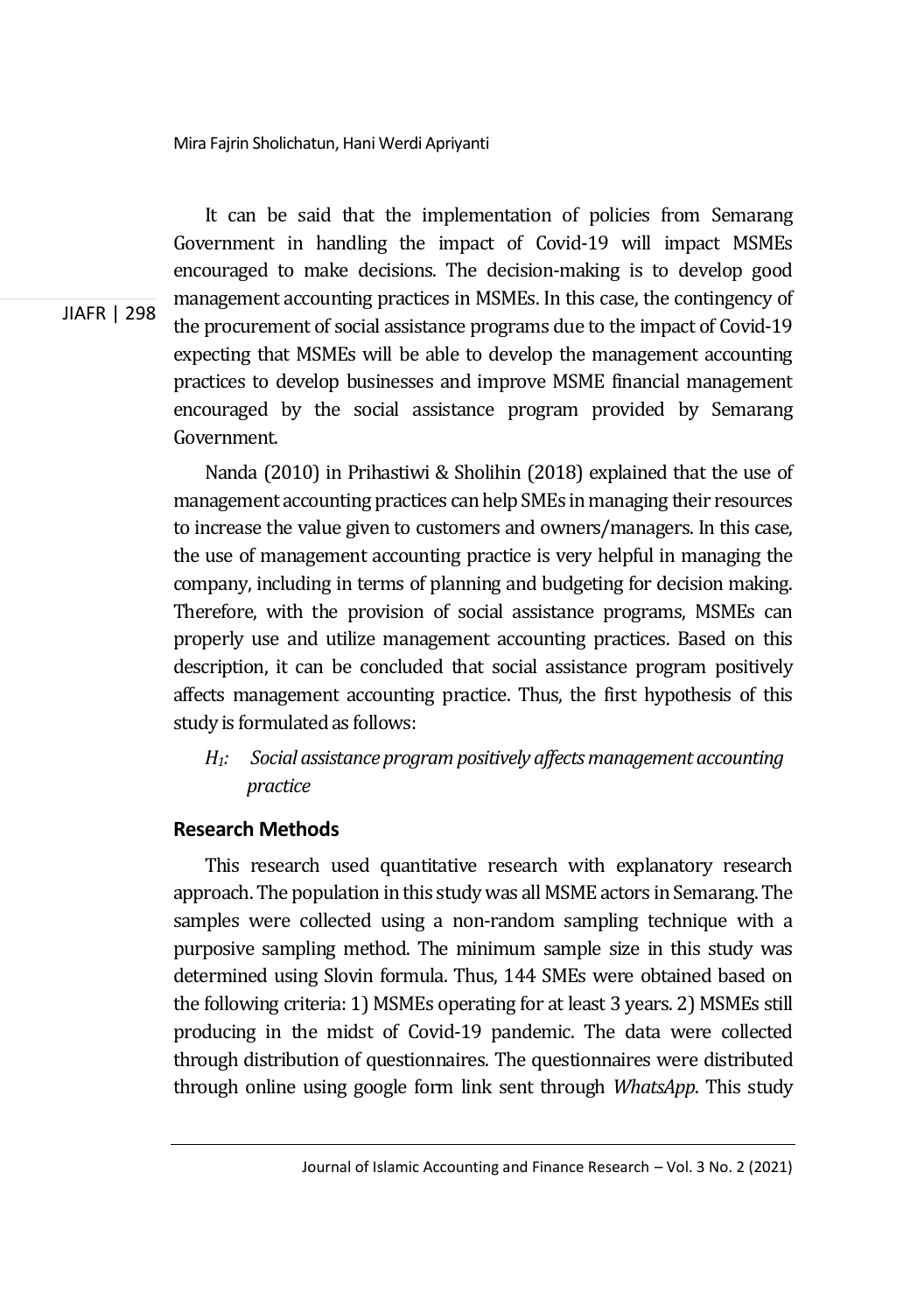used hypothesis testing of simple regression analysis as a statistical approach with one independent variable and one dependent variable.

This study used Likert scale ranging 1-5. The Likert scale with the answer characteristic of scale 1 (one) indicates that respondent strongly agrees with the questionnaire, scale 2 (two) indicates that respondent agrees, scale 3 (three) indicates that respondent is neutral or has no opinion, scale 4 (four) indicates that respondent does not agree with the questionnaire, and scale 5 (five) indicates that respondent strongly disagrees with the questionnaire.

JIAFR | 299

| Variable                                           | Operational<br><b>Definition</b>                                                                                                                                                                                                                                                                                                                                                                                       | <b>Dimension</b>      | Indicator                                                                                           | Questionnaire                                                                                                                                                                                                                                                                                                                                                                                                                                         |
|----------------------------------------------------|------------------------------------------------------------------------------------------------------------------------------------------------------------------------------------------------------------------------------------------------------------------------------------------------------------------------------------------------------------------------------------------------------------------------|-----------------------|-----------------------------------------------------------------------------------------------------|-------------------------------------------------------------------------------------------------------------------------------------------------------------------------------------------------------------------------------------------------------------------------------------------------------------------------------------------------------------------------------------------------------------------------------------------------------|
| Management<br><b>Accounting</b><br><b>Practice</b> | The process of<br>identifying,<br>measuring,<br>collecting,<br>analyzing, preparing<br>and communicating<br>financial/financial<br>information that is<br>used by<br>management for<br>planning,<br>evaluation, control<br>within an<br>organization and to<br>ensure the<br>determination of<br>sources and<br>accountability for<br>these sources<br>(Charles T.<br>Homgren, 1993 in<br>Pusung & Lumowa<br>$2015$ ). | Information<br>System | Financial<br>planning<br>(Alleyne &<br>Marshall.<br>2011 in<br>Prajanto &<br>Dian Pratiwi.<br>2019) | 1.<br>MSMEs carry out<br>financial planning<br>using both manual<br>and computerized<br>information<br>systems.<br>2.<br>MSMEs carry out<br>financial<br>records/administra<br>tion, both debts,<br>receivables,<br>inventories, and<br>assets using both<br>manual and<br>computerized<br>information<br>systems.<br>3.<br>MSMEs are able to<br>make simple<br>financial budgets<br>using both manual<br>and computerized<br>information<br>systems. |
|                                                    |                                                                                                                                                                                                                                                                                                                                                                                                                        |                       | Financial<br>Report<br>(Alleyne &<br>Marshall.<br>2011 in<br>Prajanto &<br>Dian Pratiwi<br>2019)    | MSMEs prepare financial<br>reports, namely balance<br>sheets or financial<br>positions and income<br>statements using<br>information systems,<br>both manual and<br>computerized.                                                                                                                                                                                                                                                                     |

#### **Table 1. Variables, Operational Definitionsand Dimensionsand Indicators**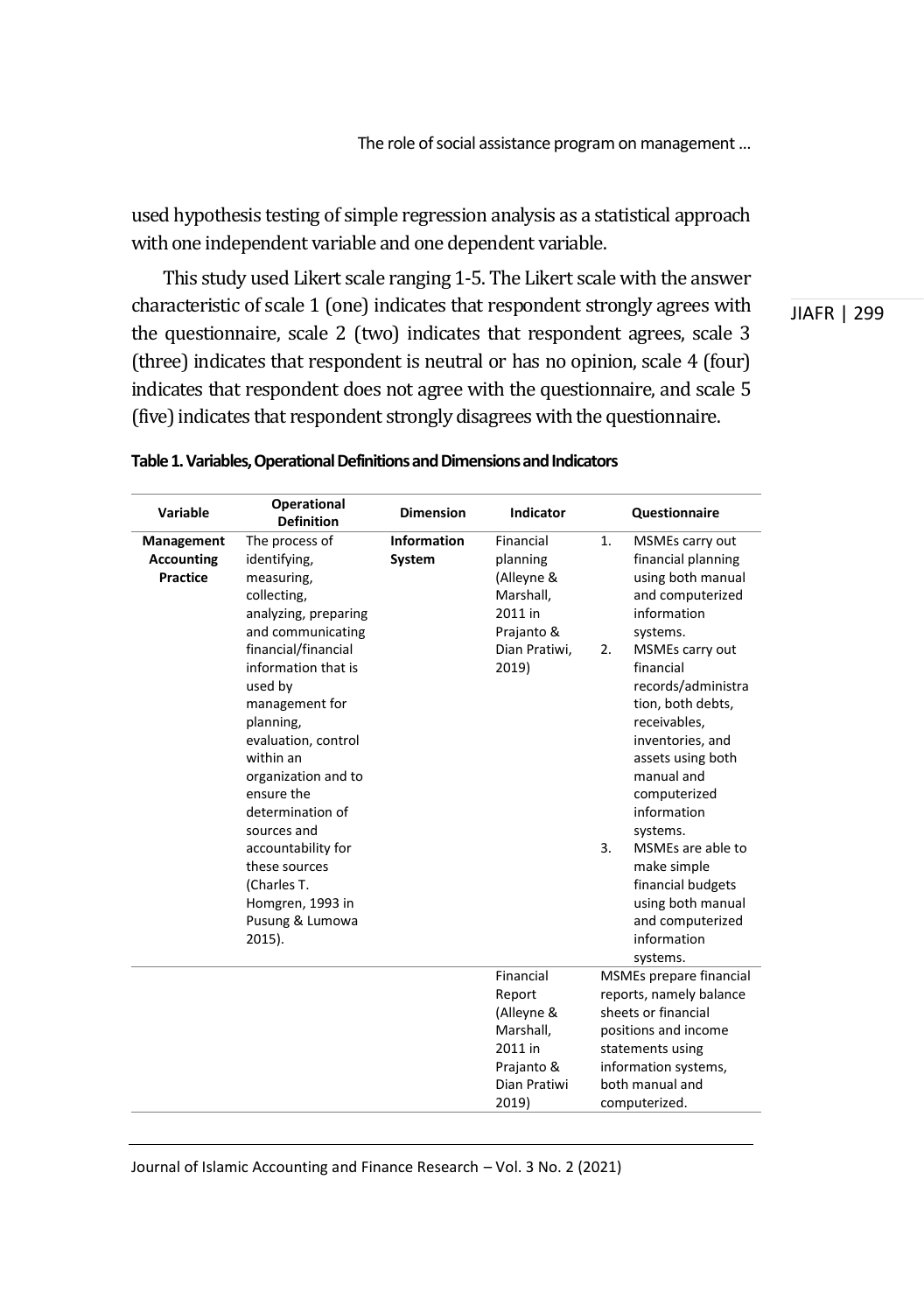| JIAFR   300 |                                                           |                                                                                                                                                                                                                                      |                    | Achievement<br>evaluation<br>(Alleyne &<br>Marshall,<br>2011 in<br>Prajanto &<br>Dian Pratiwi<br>2019) | MSMEs use<br>management accounting<br>information systems to<br>evaluate performance<br>achievements, for<br>example sales targets                                                                                                            |                                                                                                                                 |
|-------------|-----------------------------------------------------------|--------------------------------------------------------------------------------------------------------------------------------------------------------------------------------------------------------------------------------------|--------------------|--------------------------------------------------------------------------------------------------------|-----------------------------------------------------------------------------------------------------------------------------------------------------------------------------------------------------------------------------------------------|---------------------------------------------------------------------------------------------------------------------------------|
|             |                                                           |                                                                                                                                                                                                                                      |                    | Decision<br>making<br>(Alleyne &<br>Marshall,<br>2011 in<br>Prajanto &<br>Dian Pratiwi<br>2019).       | 1.<br>MSMEs manage<br>manual and<br>computerized<br>information<br>investment and<br>Covid-19<br>pandemic.<br>2.<br>MSMEs perform<br>financial<br>computerized<br>information<br>systems for the<br>future after the<br>Covid-19<br>pandemic. | finances using both<br>systems for various<br>decisions, such as<br>funding during the<br>calculations using<br>both manual and |
|             | Procurement<br>of Social<br><b>Assistance</b><br>Programs | Procurement of<br>social assistance<br>programs is<br>assistance in the<br>form of money,                                                                                                                                            | Risk<br>mitigation | Need for<br><b>MSMEs</b> for<br>the Social<br>Assistance<br>Programs                                   | MSMEs need a Social<br>Assistance Program<br>from the Semarang<br>Government.                                                                                                                                                                 |                                                                                                                                 |
|             |                                                           | goods, or services to<br>MSMEs who are<br>vulnerable to the<br>risk of Covid-19 in<br>an emergency by<br>optimizing risk<br>mitigation that<br>takes into account<br>regulatory aspects,<br>justification, and<br>supporting data or |                    | impact of<br>social<br>assistance<br>programs                                                          | face                                                                                                                                                                                                                                          | The Social<br>Assistance<br>Program for<br>MSMEs can<br>help MSMEs<br>problems<br>during the<br>Covid-19<br>pandemic            |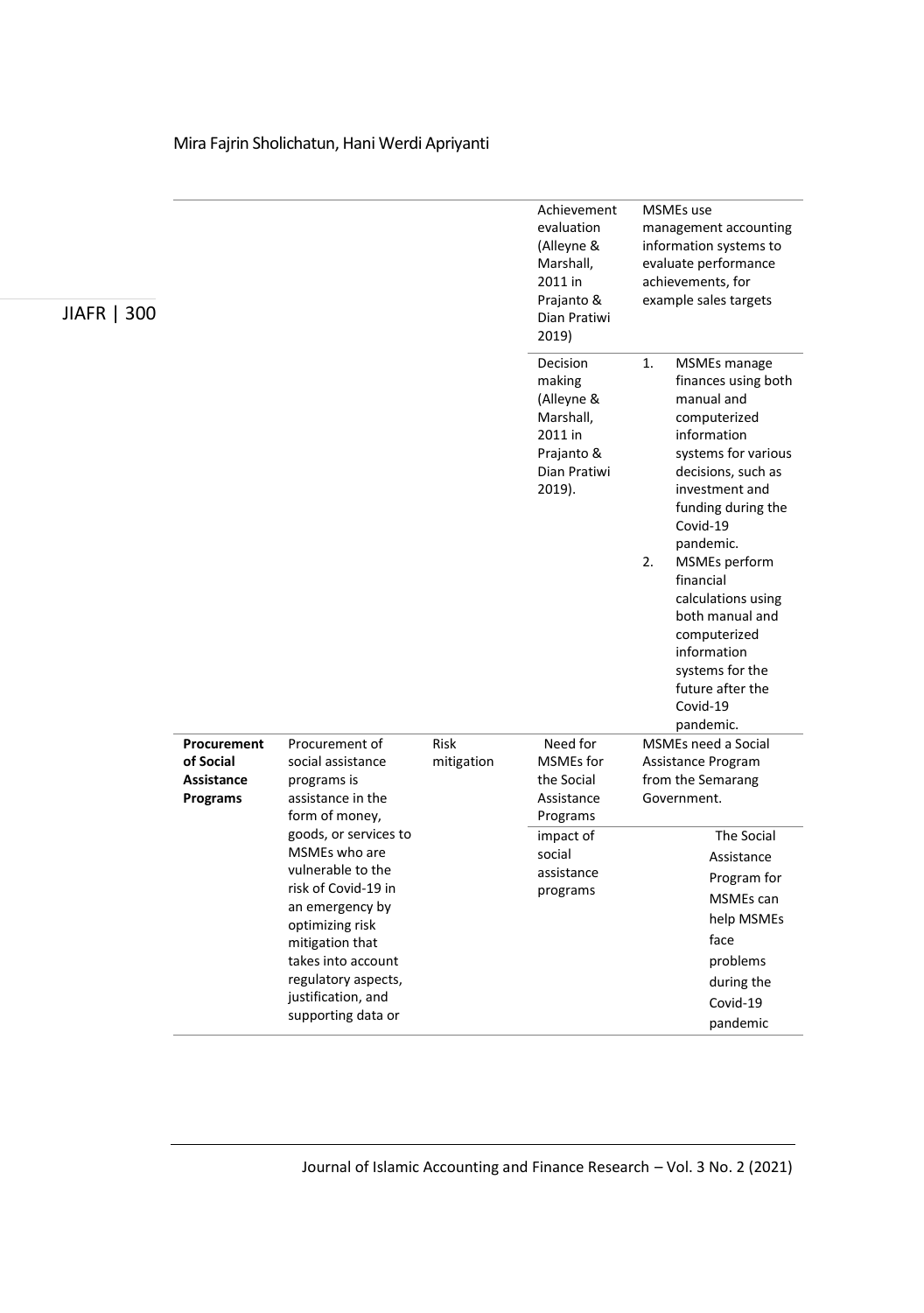The role of social assistance program on management…

| based on | documentation<br>procurement<br>principles and<br>ethics. Sources<br>based on (SE3/20                                  | Distribution<br>of Social<br>Assistance<br>Programs | MSMEs receive direct<br>cash assistance from the<br>government during the<br>Covid-19 pandemic |                                                                                                                                                                                                                    | 301<br><b>JIAFR</b> |
|----------|------------------------------------------------------------------------------------------------------------------------|-----------------------------------------------------|------------------------------------------------------------------------------------------------|--------------------------------------------------------------------------------------------------------------------------------------------------------------------------------------------------------------------|---------------------|
|          | LKPP) & (Per LKPP<br>13/2018) consisting<br>of Pre-Contract<br>(SE4/20 LKPP) and<br>Post-Contract (Per<br>LKPP 9/2018) | Form of social<br>assistance<br>program             | $\mathbf{1}$ .<br>2.                                                                           | MSMEs received a<br>working capital<br>stimulus, either in<br>the form of KUR or<br>other than KUR<br>during the Covid-<br>19 pandemic<br>MSMEs received<br>credit relaxation<br>during the Covid-<br>19 pandemic. |                     |

## **Results and Discussion**

Based on the above calculation, of a total population of 17,602 MSMEs, the researchers took 144 MSMEs in the food industry sector in Semarang as research samples. Based on the table 2, the number of questionnaires distributed to MSME actors was 238 questionnaires. The questionnaires not meeting criteria 1 (MSMEs operating under 3 years) were 57 questionnaires or 24%, while questionnaires not meeting criteria 2 (MSMEs not producing during the Covid-19 pandemic) were 37 questionnaires or 16%. =144 questionnaires were eventually ready to be processed. An overview on 144 questionnaires was summarized in the respondents' self-identity listed in the questionnaires completed by the respondents through online via WhatsApp.

In table 3, it can be seen that MSME business actors with a duration of operation for 3-5 years are 73 respondents or about 51%; 5-10 years of business are 45 respondents or about 31%; and 26 respondents have been in business for > 10 years or about 18%. This shows that most respondents have been in business for 3-5 years.

The longer the business, the more the business will develop; and the more the experience and the more knowledge will be possessed by MSME actors, including in financial sector. In addition, the length of business can also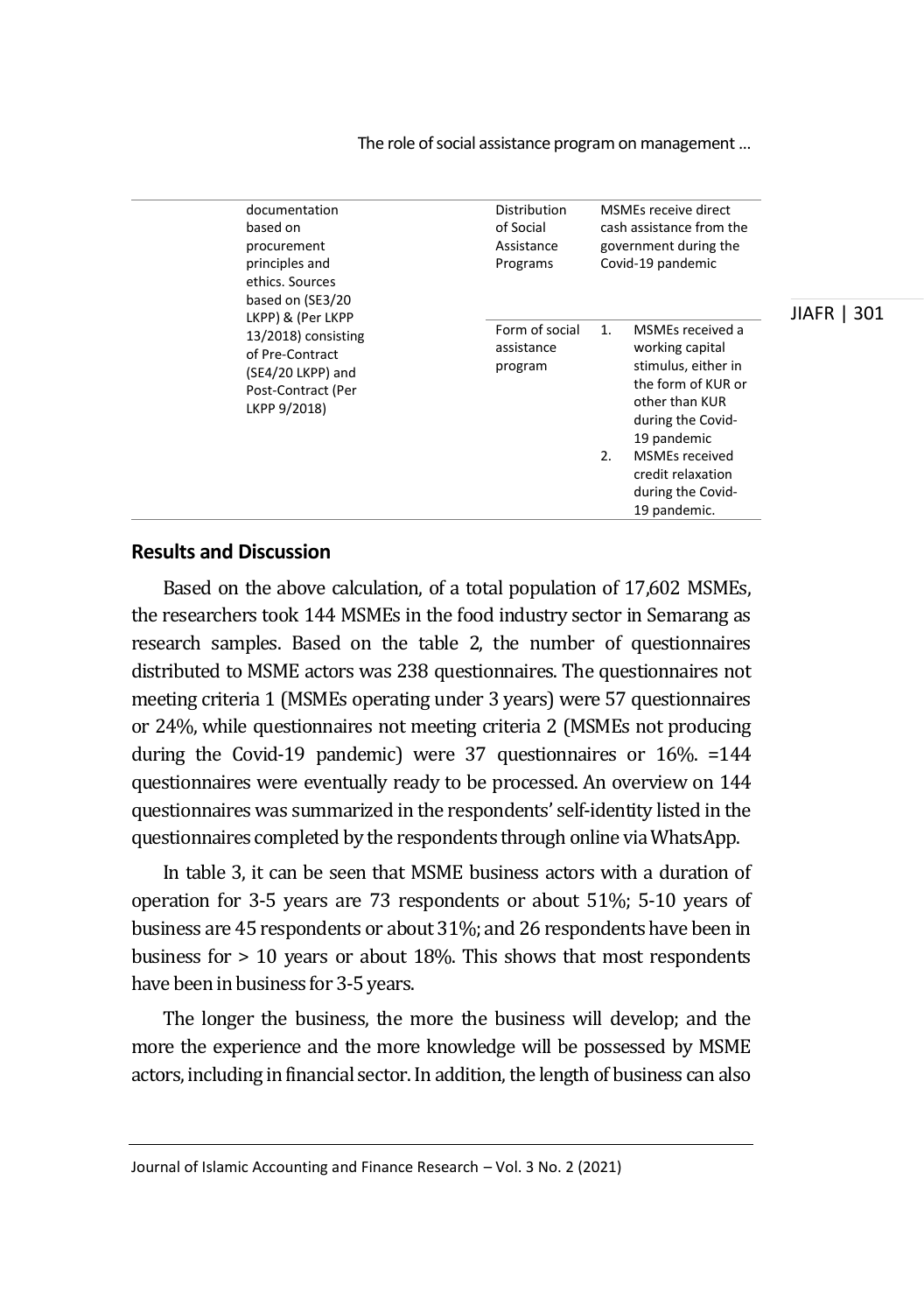increase their business in the future to have a good perception on the importance of business management through accounting practices. Therefore, through the government's social assistance program in the form of capital/financial assistance, MSMEs can manage the capital/financial assistance through the management accounting practices.

# **Table 2. Research Samples**

JIAFR | 302

| <b>Sampling Criteria</b>             | <b>Number</b> | Percentage (%) |
|--------------------------------------|---------------|----------------|
| <b>Distributed Questionnaires</b>    | 238           | 100%           |
| (-) MSMEs operating under 3 years    | 57            | 24%            |
| (-) MSMEs not producing during the   | 37            | 16%            |
| Covid-19 pandemic                    |               |                |
| Questionnaires ready to be processed | 144           | 61%            |
| Source: processed data, 2021         |               |                |

#### Table 3. Characteristics of Respondents Based on Length of Business Operating

| <b>Length of Business</b> | Total | Percentage |
|---------------------------|-------|------------|
| 3-5 years                 | 73    | 51%        |
| 5-10 years                | 45    | 31%        |
| $>10$ years               | 26    | 18%        |
| Total                     | 144   | 100%       |

Source: processed data, 2021

# **Table4. Characteristics of Respondents Based on Businesses Still Producing During the Covid-19 Pandemic**

| 123 | 85%  |
|-----|------|
|     | 15%  |
| 144 | 100% |
|     |      |

Source: processed data, 2021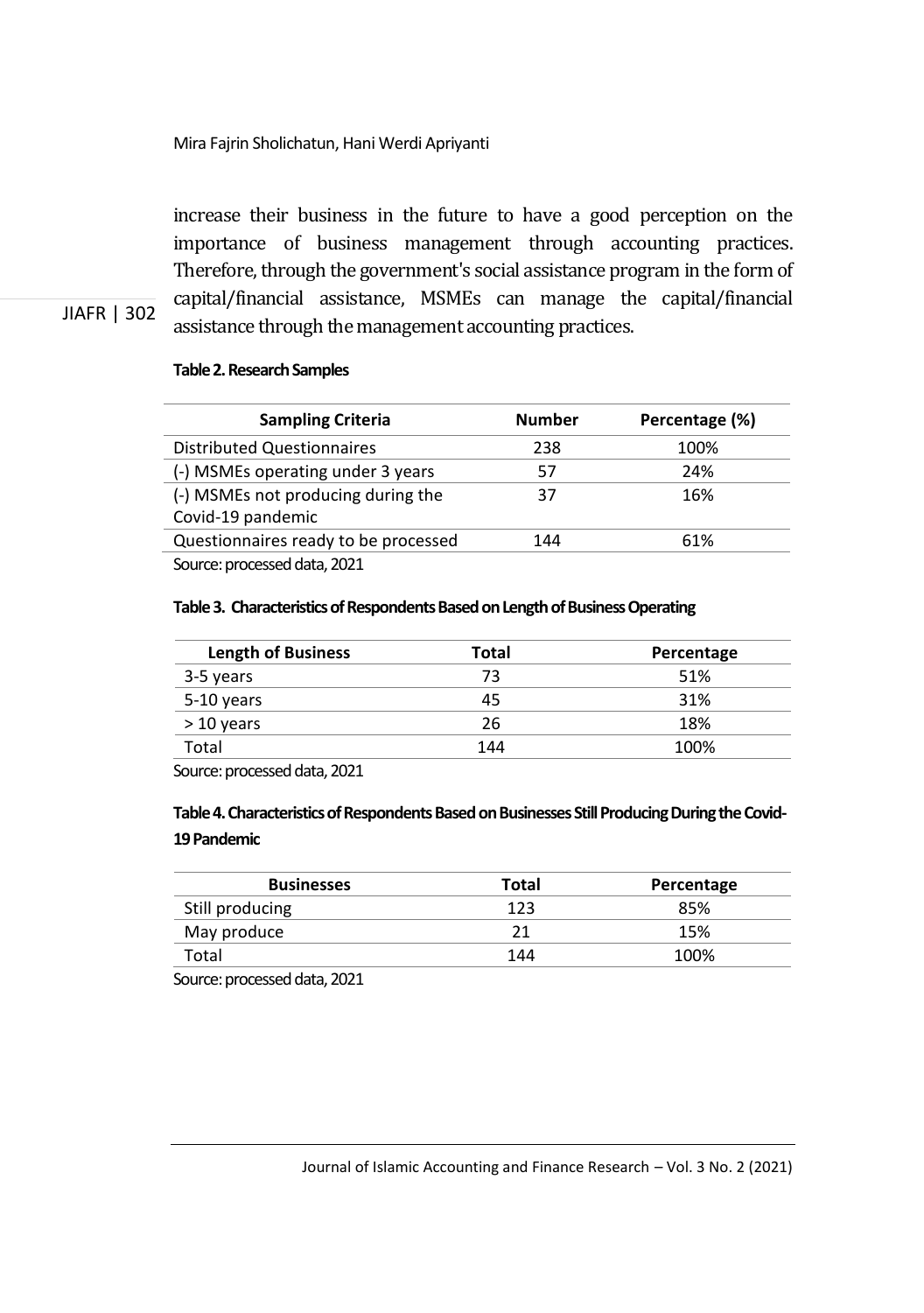| No.                      | <b>Indicator</b>                                | SS   | S    | N    | TS  | <b>STS</b> | Index<br>(%) | <b>Criteria</b> |             |
|--------------------------|-------------------------------------------------|------|------|------|-----|------------|--------------|-----------------|-------------|
| 1.                       | MSMEs needs for<br>social assistance<br>program | 12.9 | 8.9  | 4.6  | 0.6 | 4.9        | 31.8         | High            | JIAFR   303 |
| 2.                       | Impact of social<br>assistance programs         | 10.7 | 11.4 | 7.9  | 0.6 | 4.2        | 34.7         | High            |             |
| 3.                       | Distribution of social<br>assistance programs   | 7.9  | 9.2  | 10.8 | 6.1 | 11.8       | 45.8         | High            |             |
| 4.                       | Form of social<br>assistance programs           | 3.9  | 22.4 | 5.4  | 6.1 | 8.0        | 45.8         | High            |             |
|                          | Average                                         |      |      |      |     |            | 39.5         | High            |             |
| $\overline{\phantom{a}}$ | .                                               |      |      |      |     |            |              |                 |             |

#### **Table 5. Respondents'Responses to Social Assistance ProgramVariable**

Source: processed data, 2021

#### **Table6. Respondents' Responseson Management Accounting PracticeVariable**

| No. | Indicator                                | SS  | S    | N    | ΤS  | <b>STS</b> | Index<br>(%) | Criteria |
|-----|------------------------------------------|-----|------|------|-----|------------|--------------|----------|
| 1.  | Financial planning                       | 3.3 | 9.1  | 11.3 | 6.1 | 6.1        | 35.9         | High     |
| 2.  | <b>Financial statement</b>               | 0.5 | 15.6 | 13.8 | 6.7 | 4.9        | 41.3         | High     |
| 3.  | Performance<br>achievement<br>evaluation | 4.4 | 17.2 | 13.3 | 5.6 | 6.1        | 46.7         | Medium   |
| 4.  | Decision making                          | 4.5 | 15.7 | 15.6 | 5.8 | 5.3        | 47.0         | Medium   |
|     | Average                                  |     |      |      |     |            | 42.7         | High     |

Source: processed data, 2021

According to table 4, business owners as respondents whose businesses are still producing during the Covid-19 pandemic are 123 respondents with a percentage of 85%, then respondents whose businesses may be producing during the Covid-19 pandemic are 21 respondents with presentations. There is a 15% chance that MSME actors still have plans to continue production during the Covid-19 pandemic. From this, MSME actors during the Covid-19 pandemic are still producing because people prefer to prioritize food needs during the Covid-19 pandemic. So that MSMEs are still trying to maintain their business so that they can still earn income during the Covid-19 pandemic.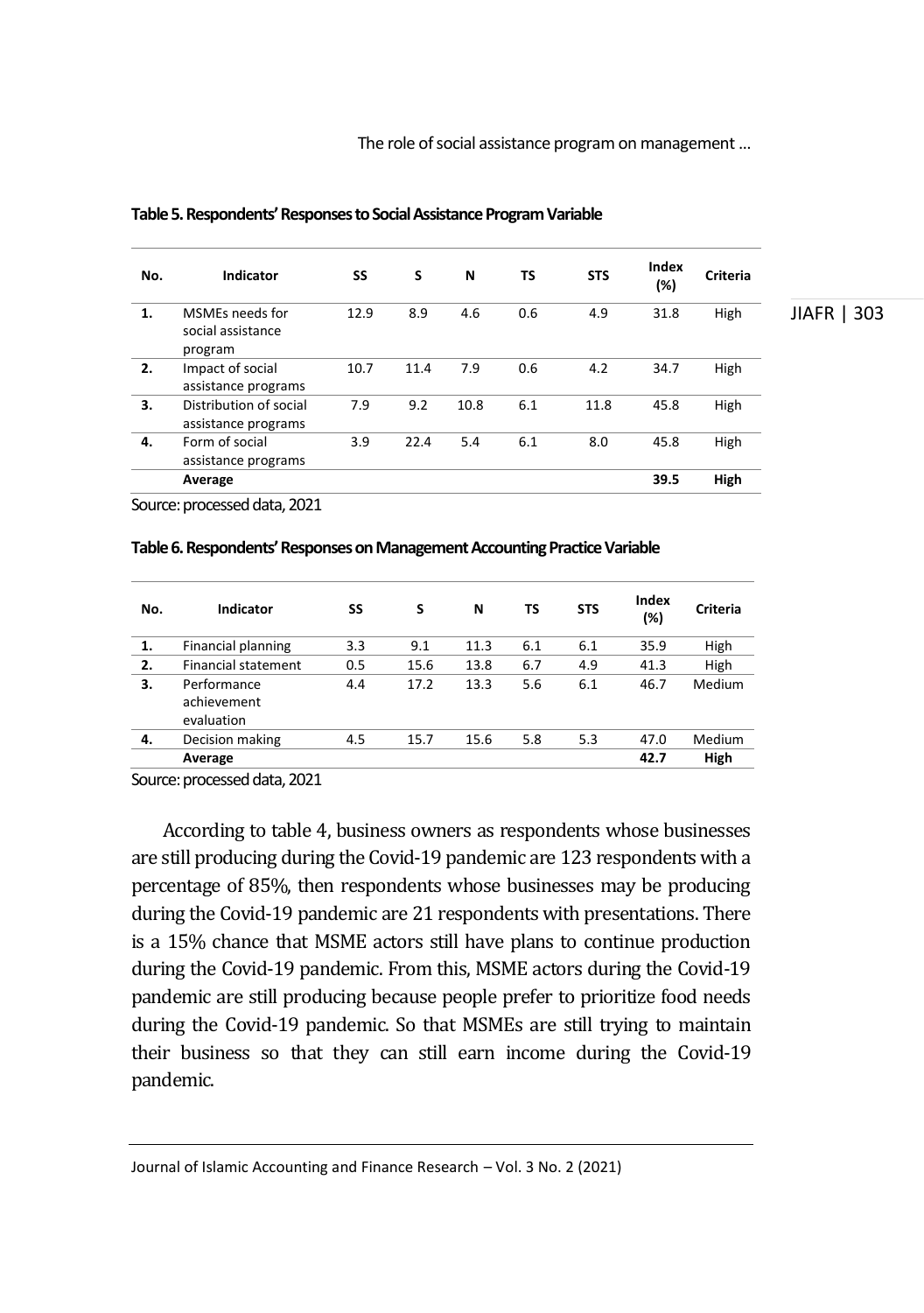Based on the results of respondents' responses, social assistance program had 4 indicators with the average number of social assistance program by 39.5. Thus, it can be concluded that respondents' responses on social assistance program are in high category, meaning that during the Covid-19 pandemic, MSMEs have received the social assistance provided the government.

Based on the results of respondents' responses, management accounting practice had 4 indicators with the average value of 42.7 and categorized into high. So, it can be interpreted that during the Covid-19 pandemic there were several MSMEs that had implemented management accounting practices in their business.

#### **Table7. Descriptive Statistic**

JIAFR | 304

|                              | N   | Min | Max | Mean  | <b>Std. Deviation</b> |
|------------------------------|-----|-----|-----|-------|-----------------------|
| <b>Procurement of Social</b> | 144 | 6   | 22  | 10.19 | 3.907                 |
| Assistance Program           |     |     |     |       |                       |
| <b>Management Accounting</b> | 144 |     | 30  | 13.67 | 5.883                 |
| Practice                     |     |     |     |       |                       |
| Valid N (listwise)           | 144 |     |     |       |                       |
| $\cdots$<br>$\sim$           |     |     |     |       |                       |

Source: processed data, 2021

Table 8. Data Validity Test Results for Social Assistance Program Procurement Variables and **Management Accounting Practice Variables** 

| Variable          | Item |         |         | <b>Result</b> |
|-------------------|------|---------|---------|---------------|
|                   |      | r count | r table |               |
| Social Assistance | X1.1 | 0.808   | 0.163   | Valid         |
| Program           | X1.2 | 0.684   | 0.163   | Valid         |
|                   | X1.3 | 0.854   | 0.163   | Valid         |
|                   | X1.4 | 0.371   | 0.163   | Valid         |
|                   | X1.5 | 0.741   | 0.163   | Valid         |
| Management        | Y.1  | 0.873   | 0.163   | Valid         |
| Accounting        | Y.2  | 0.930   | 0.163   | Valid         |
| Practice          | Y.3  | 0.916   | 0.163   | Valid         |
|                   | Y.4  | 0.911   | 0.163   | Valid         |
|                   | Y.5  | 0.879   | 0.163   | Valid         |

Source: processed data, 2021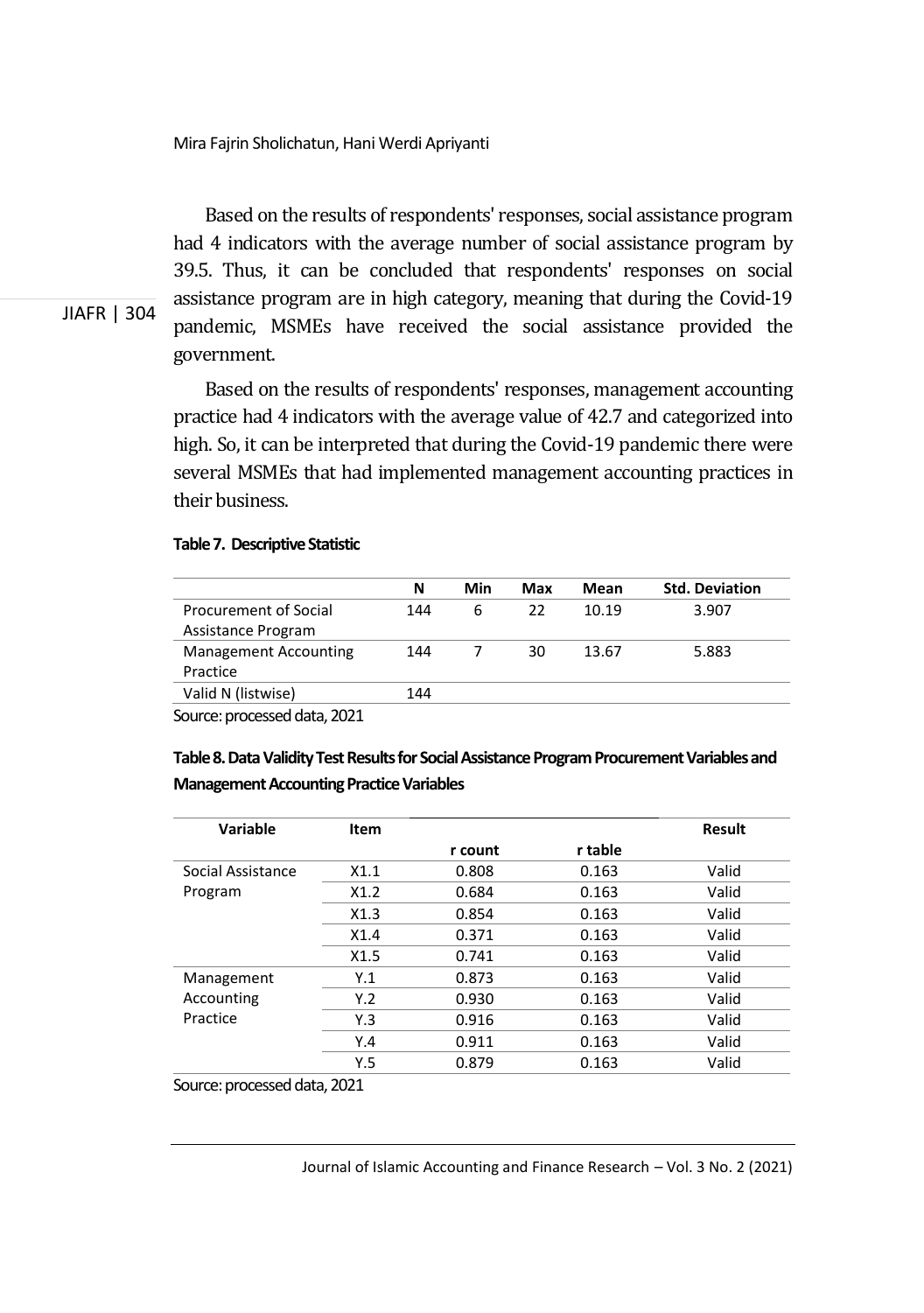The role of social assistance program on management…

| Variable                   | Cronbach's Alpha Item | Result   |             |
|----------------------------|-----------------------|----------|-------------|
| Social Assistance          | 0.743                 | Reliable |             |
| Program                    |                       |          | JIAFR   305 |
| Management                 | 0.955                 | Reliable |             |
| <b>Accounting Practice</b> |                       |          |             |
|                            |                       |          |             |

#### **Table9.Reliability Test Result**

Source: processed data, 2021

Table 7 above shows number of respondents (N) as many as 144 respondents. Furthermore, the results of SPSS output above also show that the mean (average) value is greater than the standard deviation, thus indicating that the results of the social assistance program procurement variable and the management accounting practice variable have a fairly good distribution. This is because the standard deviation is a very high, causing the data to show normal results.

Based on table 8, the results of processed validity test data on social assistance program and management accounting practice, each question item shows that the calculated r-count is greater than the r-table saying that the data on both variables are included into valid category.

Table 9 shows that each variable is considered reliable because the value Cronbach's Alpha is more than 0.70, meaning that social assistance program and management accounting practice are reliable.

Based on the table 10, it can be seen that the value of Asymp number. Sig.(2-tailed) is 0.057. This is in accordance with the requirements of normality test, the sigs value must be > 0.05. It can be concluded that the processed questionnaire data is normally distributed and can be used for further testing.

Based on table 11, it can be seen that the value of linearity is < alpha (0.000 <0.05). Thus, it can be concluded that there is a linear relationship between social assistance programs and management accounting.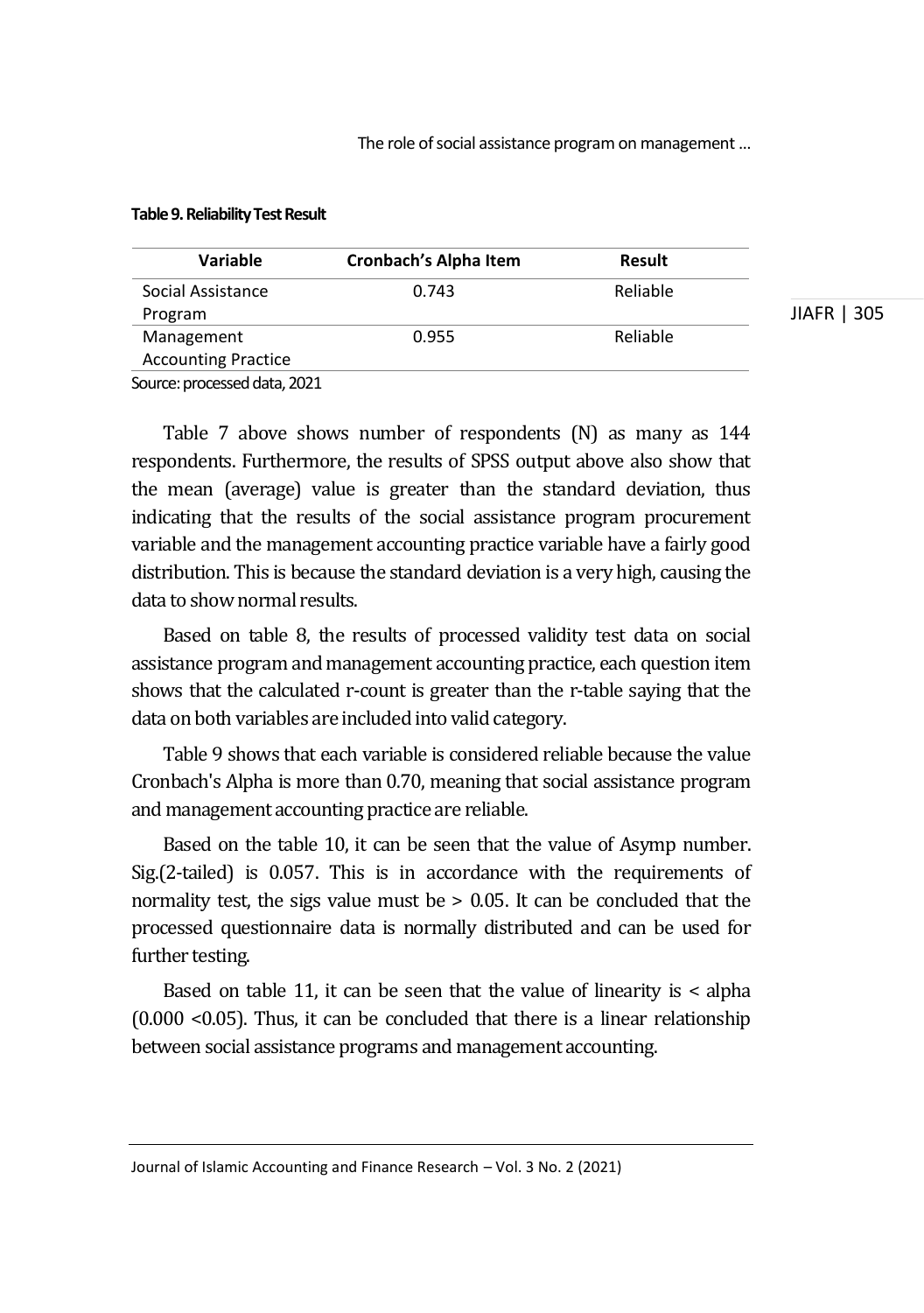#### **Table10. Normality Test Result**

|             | One-Sample Kolmogorov-Smirnov Test |                 |                         |  |  |  |  |  |
|-------------|------------------------------------|-----------------|-------------------------|--|--|--|--|--|
|             |                                    |                 | Unstandardized Residual |  |  |  |  |  |
| JIAFR   306 | N                                  |                 | 144                     |  |  |  |  |  |
|             | Normal Parameters <sup>a,b</sup>   | Mean            | .0000000                |  |  |  |  |  |
|             |                                    | Std. Deviation  | 5.26378703              |  |  |  |  |  |
|             | Most Extreme Differences           | Absolute        | .073                    |  |  |  |  |  |
|             |                                    | Positive        | .073                    |  |  |  |  |  |
|             |                                    | <b>Negative</b> | $-063$                  |  |  |  |  |  |
|             | <b>Test Statistic</b>              |                 | .073                    |  |  |  |  |  |
|             | Asymp. Sig. (2-tailed)             |                 | .057 <sup>c</sup>       |  |  |  |  |  |
|             |                                    |                 |                         |  |  |  |  |  |

Source: processed data, 2021

### **Table 11. Linearity Test Result**

|           | Sum of<br><b>Squares</b> | df | <b>Mean Square</b> |        | Sig  |
|-----------|--------------------------|----|--------------------|--------|------|
| Linearity | 870.483                  |    | 987.834            | 38.240 | .000 |

Source: processed data, 2021

## **Table12. Heteroscedasticity Test Result**

| Coefficients <sup>a</sup>    |                                |            |                              |       |      |  |  |
|------------------------------|--------------------------------|------------|------------------------------|-------|------|--|--|
|                              | Unstandardized<br>Coefficients |            | Standardized<br>Coefficients |       |      |  |  |
| Model                        | в                              | Std. Error | Beta                         |       | Sig. |  |  |
| 1 (Constant)                 | 3.066                          | .754       |                              | 4.066 | .000 |  |  |
| Social Assistance<br>Program | .105                           | .069       | .126                         | 1.514 | .132 |  |  |

Source: processed data, 2021

### **Table13. Simple Regression Analysis**

|       | Coefficients <sup>a</sup>    |       |                                |                              |       |      |  |  |
|-------|------------------------------|-------|--------------------------------|------------------------------|-------|------|--|--|
|       |                              |       | Unstandardized<br>Coefficients | Standardized<br>Coefficients |       |      |  |  |
| Model |                              | в     | Std. Error                     | <b>Beta</b>                  |       | Sig. |  |  |
|       | (Constant)                   | 6.808 | 1.234                          |                              | 5.518 | .000 |  |  |
|       | Social Assistance<br>Program | .673  | .113                           | .447                         | 5.950 | .000 |  |  |
|       | Cource: processed data 2021  |       |                                |                              |       |      |  |  |

Source: processed data, 2021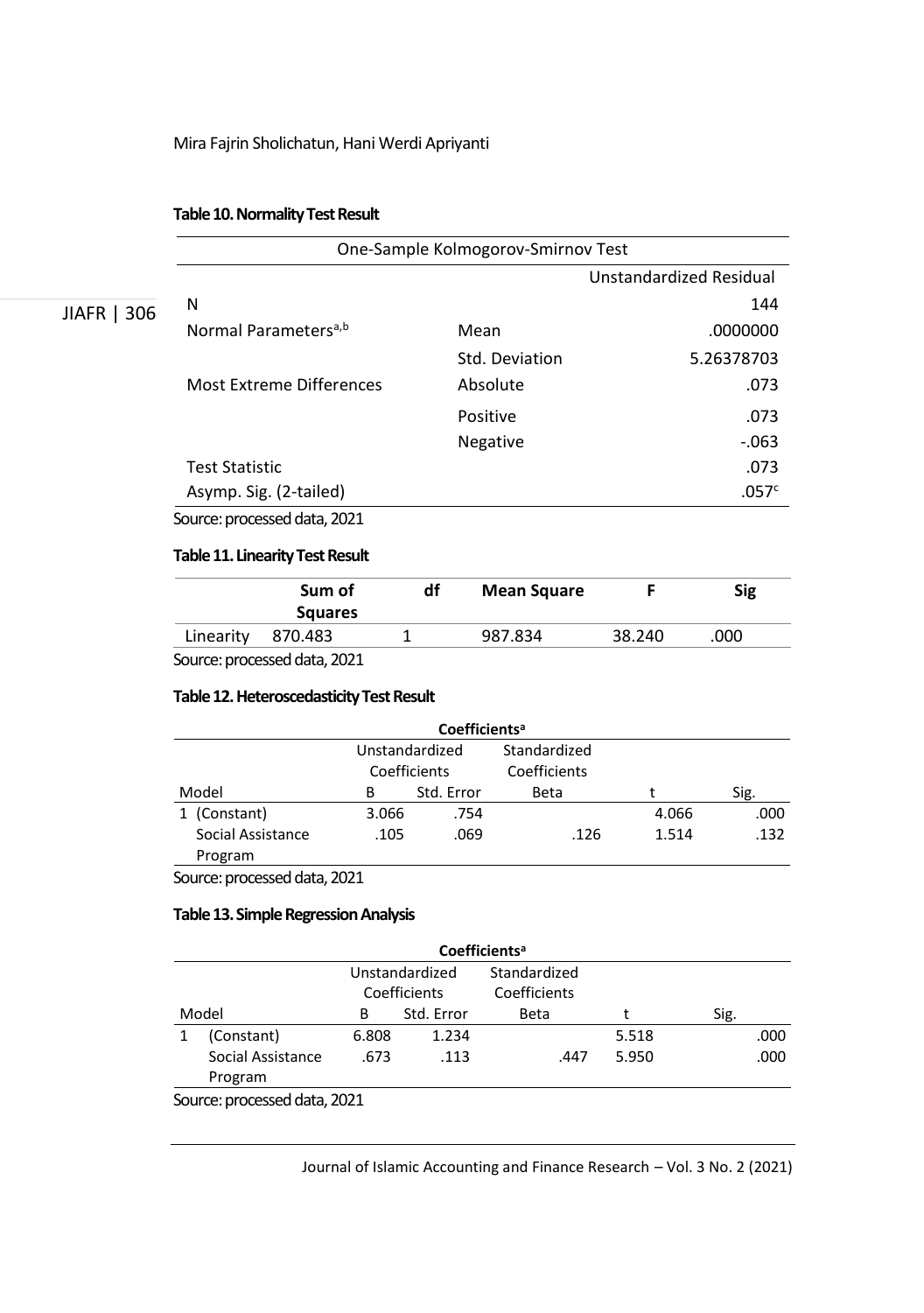Based on table 12, the Glejser test shows the significance value social assistance program was 0.132. This is in accordance with the requirements for passing the heteroscedasticity test with the sig value of > 0.05. Thus, it can be interpreted that this research regression is considered meeting the requirements (0.132 > 0.05).

JIAFR | 307

Based on the results of the simple regression test above, a simple regression equation can be obtained as follows:

# $Y = 6.808 + 0.673X1 + e$

From the results of the simple regression equation above, it can be explained as follows: 1) The constant value of 6.808 in the regression equation above means that if the value of the independent variable in this case, social assistance program, is zero, then the value of dependent variable or management accounting practice is 6.808. 2) The regression coefficient for social assistance program is 0.673, meaning that if social assistance program increases by one percent and the other values remain constant, while the management accounting practice will increase by 0.673. The regression coefficient is indicated by a positive value, meaning that the higher the social assistance program obtained by MSMEs, the higher their level of management accounting practice.

Regression models can be specified with a value of R2 (Adjusted R Square) of 0.194 or 19.4%. This means that management accounting practice during the Covid-19 pandemic can be explained with the value of social assistance program by 19.4%. The remaining value is 80.6% (100% - 19.4% = 80.4%) against the other variables not examined in this study.

The table above shows that results of the calculated F value is 35.403 > 3.05, meaning that the calculated F value is > F table and sig. value of 0.000 not more than 0.05. It is concluded that H1 is accepted. Thus, social assistance program simultaneously and positively affects management accounting practice.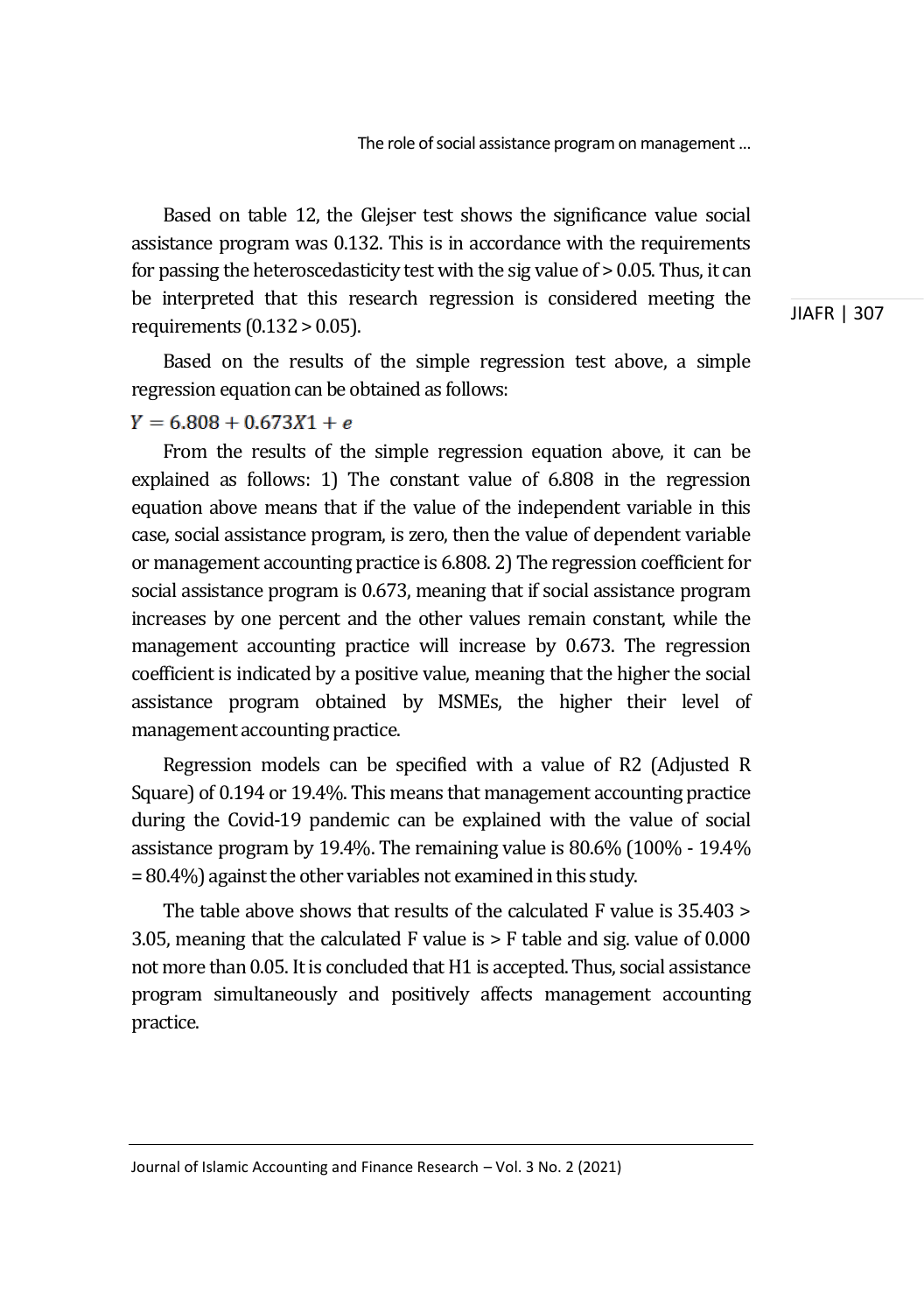# **Table14. R <sup>2</sup> Test Result**

|             |       |       | <b>Model Summary</b> |                      |                            |
|-------------|-------|-------|----------------------|----------------------|----------------------------|
| JIAFR   308 | Model |       | R Square             | Adjusted R<br>Square | Std. Error of the Estimate |
|             |       | .447a | .200                 | .194                 | 5.282                      |
|             |       |       |                      |                      |                            |

Source: processed data, 2021

#### **Table15. F Test Result**

| <b>ANOVA</b> <sup>a</sup> |            |                |     |             |        |                   |  |  |  |
|---------------------------|------------|----------------|-----|-------------|--------|-------------------|--|--|--|
| Model                     |            | Sum of Squares | df  | Mean Square |        | Sig.              |  |  |  |
|                           | Regression | 987.834        |     | 987.834     | 35.403 | .000 <sup>b</sup> |  |  |  |
|                           | Residual   | 3962.166       | 142 | 27.903      |        |                   |  |  |  |
|                           | Total      | 4950.000       | 143 |             |        |                   |  |  |  |

Source: processed data, 2021

# **Table16. T-test Results**

| Coefficients <sup>a</sup> |       |                |              |       |      |  |  |
|---------------------------|-------|----------------|--------------|-------|------|--|--|
|                           |       | Unstandardized | Standardized |       |      |  |  |
|                           |       | Coefficients   | Coefficients |       |      |  |  |
| Model                     | в     | Std. Error     | Beta         |       | Sig. |  |  |
| (Constant)                | 6.808 | 1.234          |              | 5.518 | .000 |  |  |
|                           | .673  | .113           | .447         | 5.950 | .000 |  |  |
|                           |       |                |              |       |      |  |  |

Source: processed data, 2021

The table above shows that the sig value is 0.000 not more than 0.05. It is concluded that H1 is accepted. Thus, social assistance program simultaneously and positively affects management accounting practice.

# **The effect of social assistance programon management accounting practice of MSMEs in food industry sector during the Covid-19 pandemic**

Based on the results of descriptive statistical analysis, social assistance program had 4 indicators with the average result of 39.5% and classified into high category, meaning that during the Covid-19 pandemic, MSMEs have received social assistance programs provided by the government. The results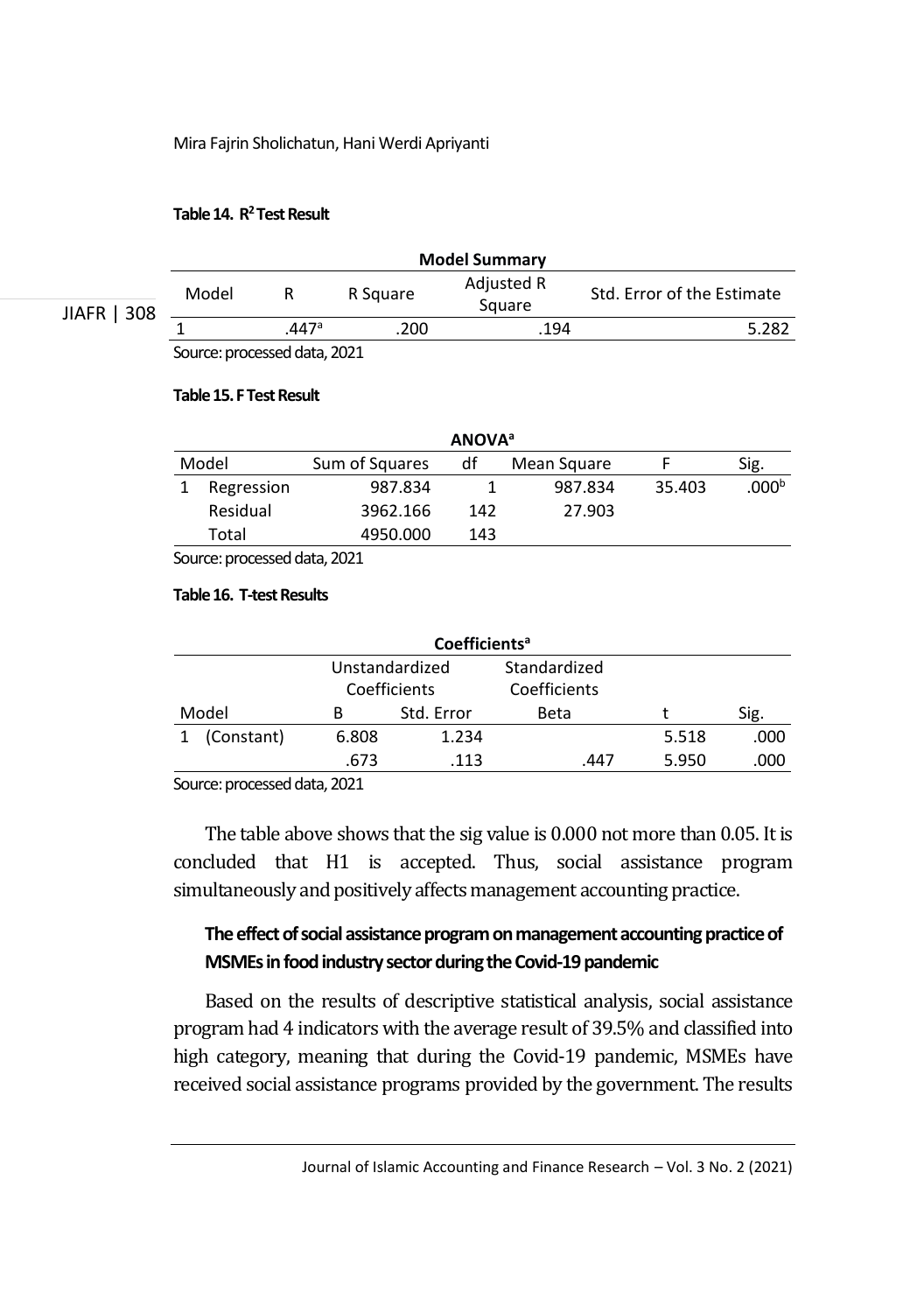of questionnaire proved that 76% of MSMEs strongly agree and agree, 12% neutral and 12% disagree and strongly disagreewith 4 indicators. The results of questionnaire also support that almost 85% of MSMEs still produce during the Covid-19 pandemic, because people prefer to prioritize food needs during the Covid-19 pandemic. Thus, social assistance program provided by the government is utilized by MSMEs properly to maintain their business to continuously earn income during the Covid-19 pandemic.

Furthermore, the results of statistical analysis show that management accounting practice of MSMEs had 4 indicators with the average results of 42.7% and classified into high category, meaning that MSMEs have developed management accounting practices properly during the Covid-19 pandemic. This is evidenced by the results of questionnaire that 64% of MSMEs strongly agree, 22% neutral, and 14% disagree and strongly disagree.

The average respondent's responses on social assistance program and management accounting practice of MSMEs are classified into high category, respectively by 39.5% and 42.7%. This is supported by 51% of MSME actors are in the developing stage because the length of the business is in 3-5-year age group. So, the desire or interest of MSME actors to be productive is still high and easy to get social assistance program from the government during the pandemic Covid-19. Thus, the longer the business, the more the business will develop. The more the experience, the more the knowledge will be possessed by MSME actors, including in financial sector. Length of business is also one requirement to obtain social assistance program from government, such as Authority Credit Program.

Based on the hypothesis results, social assistance program positively affects management accounting practice of MSMEs in food industry sector in Semarang during the COVID-19 pandemic. Thus, the hypothesis is accepted. Meanwhile, the MSME social assistance programs are in the forms of working capital stimulus and credit relaxation. Semarang Government has also provided the Entrepreneurial Credit Program known as *Bangkit Jadi Jawara (Kredit Wibawa)* as a social assistance program for MSMEs affected by Covid-19 in Semarang. In fact, this credit authority program has been expanded

Journal of Islamic Accounting and Finance Research – Vol. 3 No. 2 (2021)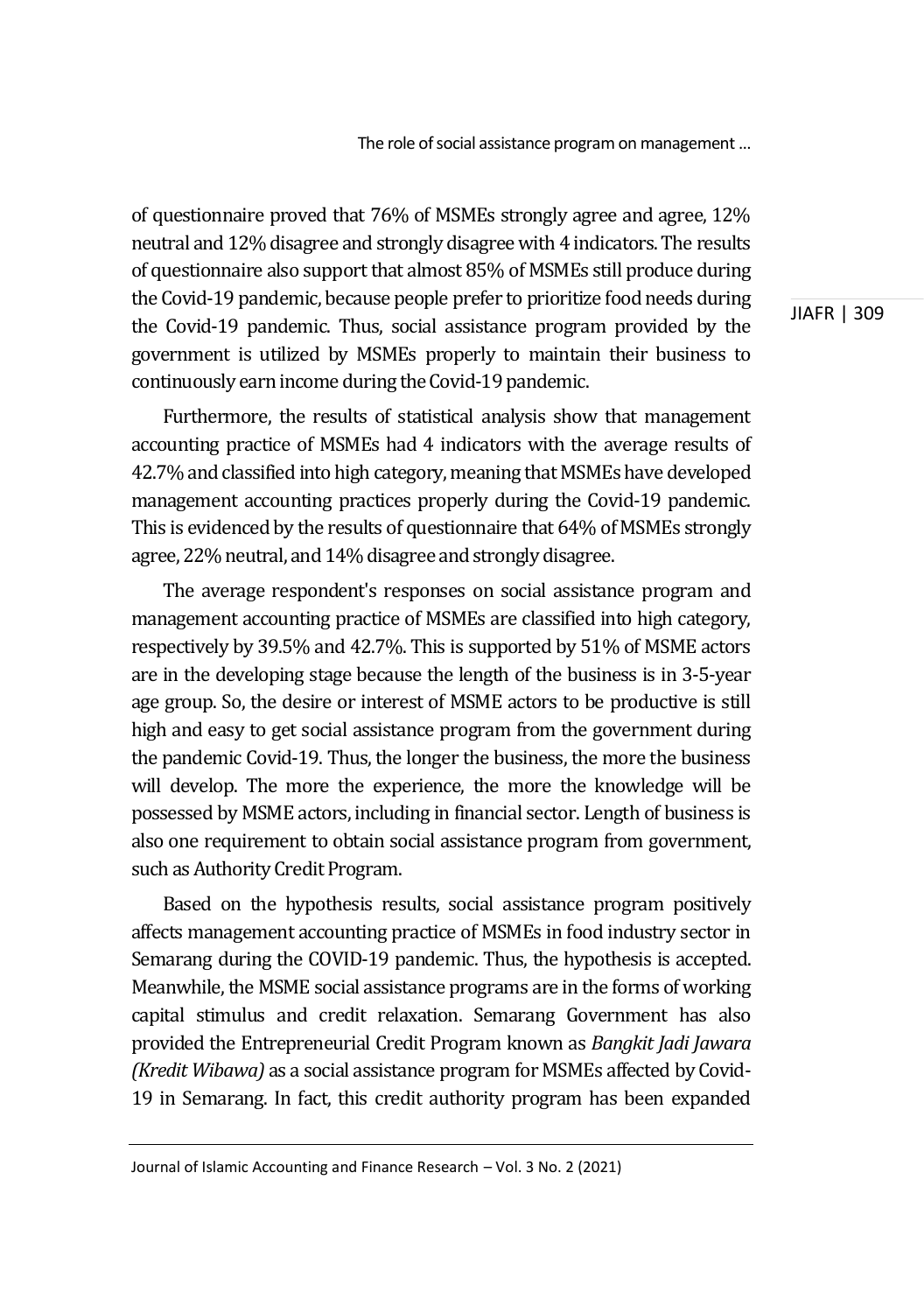from offline to online*,* making it easier for MSME actors to obtain this assistance.

JIAFR | 310 Social assistance program provided by the government is in line with the implementation of policy theory, where Semarang government's social assistance program policy is intended to accelerate the handling of COVID-19 impact on MSMEs. This is proven by 76% of MSMEs have participated in government policies to accelerate the handling of Covid-19 impact by providing social assistance programs. The social assistance program is well utilized by MSMEs to meet their business needs so that their business can survive and remain sustainable during the Covid-19 pandemic. With the assistance program, MSMEs are encouraged to make decisions. This is in line with the contingency theory. In this case, the contingency of social assistance program is due to the impact of COVID-19, in which MSMEs are eventually able to develop management accounting practice to develop businesses and improve MSME financial management. This is evidenced by 64% of MSMEs participating in developing management accounting practices during the Covid-19 pandemic, so that the social assistance program can be properly utilized and managed by MSMEs.

> The results of this test are in accordance with the research conducted by Sugiri (2020) mentioning that social assistance in intended to survive from the impact of Covid-19 pandemic. In addition, the research conducted by Iping (2020) said that social assistance can also sustainably maintain thepurchasing power of business actor groups so that it can increase business development in the midst of Covid-19 pandemic. Further research conducted by Prajanto & Pratiwi (2019) shows that good management accounting practice can help management manage the company, including planning and budgeting for decision making in business management. Thus, it can be concluded that the social assistance program provided by the government can be well managed by MSMEs to develop their business in the midst of Covid-19 pandemic by utilizing the management accounting practices.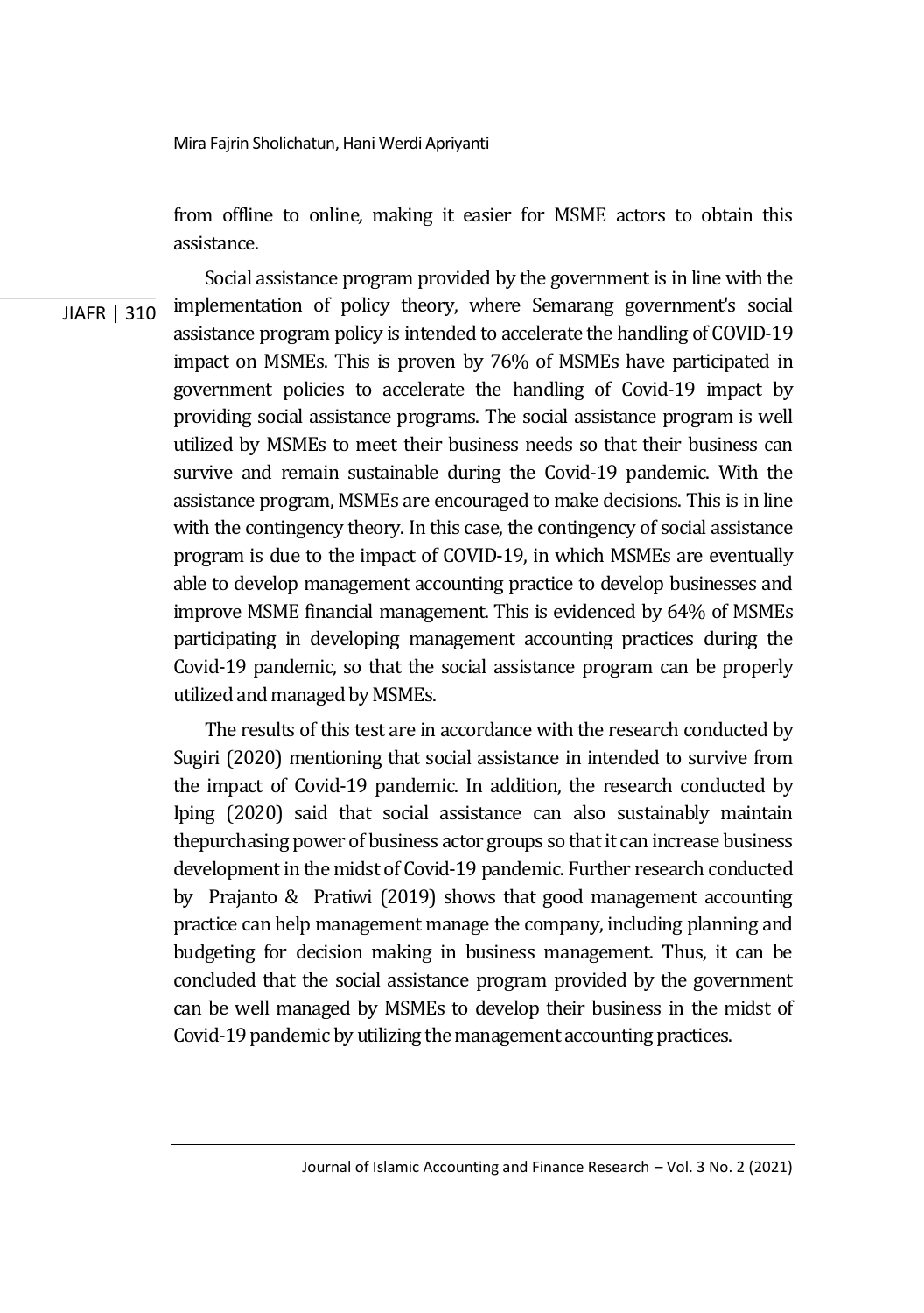The role of social assistance program on management…

# **Conclusion**

This study was conducted to determine the effect of procurement of social assistance program on management accounting practice of MSMEs in food industry sector in Semarang during the Covid-19 pandemic. The study was conducted on 238 MSMEs in food industry sector in Semarang with respondents filling out the questionnaires, yet the data processed in this study were only from 144 respondents. The data were processed using SPSS version 25. 51% of MSMEs was in the developing stage because the length of their business was in 3-5-year age group. In addition, 85% of MSME business actors still produced the products during the COVID-19 pandemic. Based on the respondents' response rate, it can be concluded that MSMEs were aided with the social assistance programs provided by the government.

Based on the results of hypothesis test above, it can be concluded that procurement of social assistance program had a positive effect on management accounting practice of MSMEs in food industry sector during the Covid-19 pandemic. Therefore, the support of government and financial institutions by providing social assistance programs to MSMEs had a positive impact by encouraging MSMEs to implement management accounting practices during the COVID-19 pandemic.

# **References**

- Azudin, Afirah, & Noorhayati, M. 2018. Management Accounting Practices of SMEs: The Impact of Organizational DNA, Business Potential and Operational Technology. *Asia Pacific Management Review,* 23(3), 222– 26.
- Helmalia, A. 2018. Pengaruh E-Commerce Terhadap Peningkatan Pendapatan Usaha Mikro Kecil Dan Menengah Di Kota Padang. *JEBI (Jurnal Ekonomi dan Bisnis Islam),*3(2), 237.
- Herliansyah, Y. 2018. Change of Management Accounting Practices. *International Journal of Economics and Business Administration,* 6(4), 3– 13.

Journal of Islamic Accounting and Finance Research – Vol. 3 No. 2 (2021)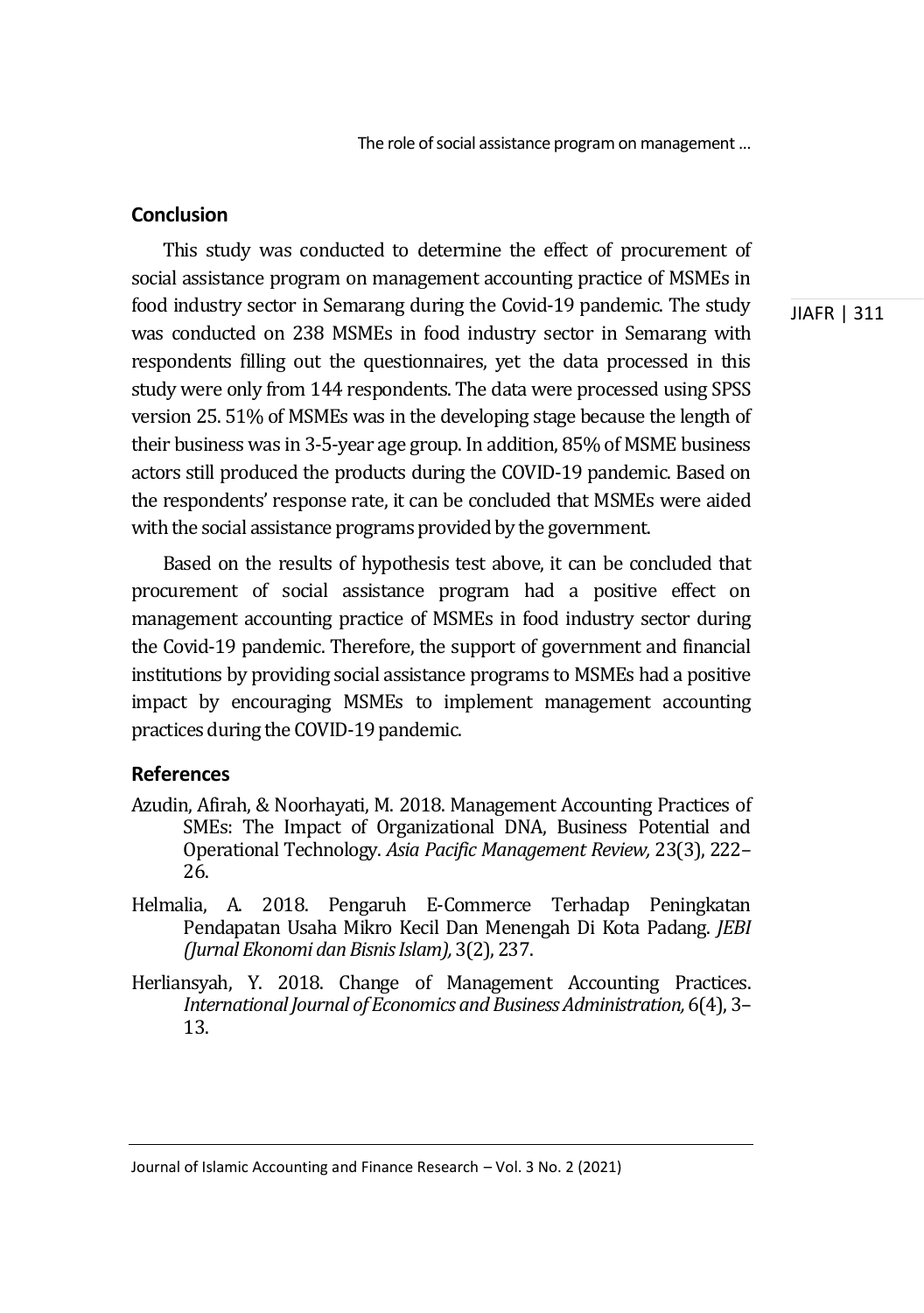- Iping, B. 2020. Perlindungan Sosial Melalui Kebijakan Program Bantuan Langsung Tnai (BLT) Di Era Pandemi Covid-19: Tinjaun Perspektif Ekonomi Dan Sosial. *Jurnal Management Pendidikan dan Ilmu Sosial* 1(2). https://dinastirev.org/JMPIS/article/view/290/182.
- JIAFR | 312 Lembaga Kebijakan Barang/ Jasa Pemerintah Republik. 2020. *Surat Edaran Nomor 4 Tahun 2020*. https://jdih.lkpp.go.id/regulation/surat-edarankepala-lkpp/surat-edaran-kepala-lkpp-nomor-4-tahun-2020.
	- Lembaga Kebijakan Barang/ Jasa Pemerintah Republik Indonesia. 2018a. Peraturan Lembaga Kebijakan Pengadaan Barang/Jasa Pemerintah Nomor 13 Tahun 2018. https://jdih.lkpp.go.id/regulation/peraturanlkpp/peraturan-lkpp-nomor-13-tahun-2018.
	- Lembaga Kebijakan Barang/Jasa Pemerintahan Republik Indonesia. 2018b. Peraturan Lembaga Kebijakan Pengadaan Barang/Jasa Pemerintah Nomor 9 Tahun 2018. https://jdih.lkpp.go.id/regulation/peraturanlkpp/peraturan-lkpp-nomor-9-tahun-2018.
	- Lembaga Kebijakan Barang/Jasa Pemerintah Republik Indonesia. 2020. *Surat Edaran Nomor 3 Tahun 2020*. https://jdih.lkpp.go.id/regulation/suratedaran-kepala-lkpp/surat-edaran-kepala-lkpp-nomor-3-tahun-2020.
	- Prajanto, A. P., & Pratiwi, R. D. 2019. Analisis Faktor- Faktor Yang Mempengaruhi Pengelolaan Usaha Kecil Menengah (Studi Kasus Pada Usaha Kecil Dan Menengah Sentra Konveksi Di Klaten). *Industrial Revolution 4.0: Design of Financial Accounting System and Transaction Development* 10(November), 133–48.
	- Prihastiwi, Agustina, D., & Sholihin, M. 2018. Factors Affecting The Use of Management Accounting Practices in Small and Medium Enterprises: Evidence from Indonesia.*Jurnal Dinamika Akuntansi,* 10(2), 158–76.
	- Pusung, Rudy, &Lumowa, S. T. 2015. Analisis Perilaku Biaya Dalam Membuat Keputusan Menerima Atau Menolak Pesanan Khusus Pada Pt. Putra Karangetang. *Jurnal Riset Ekonomi, Manajemen, Bisnis dan Akuntansi,* 3(1), 24–38.
	- Rahma, R. 2020. 37,000 SMEs Hiy by COVID-19 Crisis as Goverment Prepares Aid. *The Jakarta Post*. https://www.thejakartapost.com/news/2020/04/16/37000-smeshit-by-covid-19-crisis-as-government-prepares-aid.html.